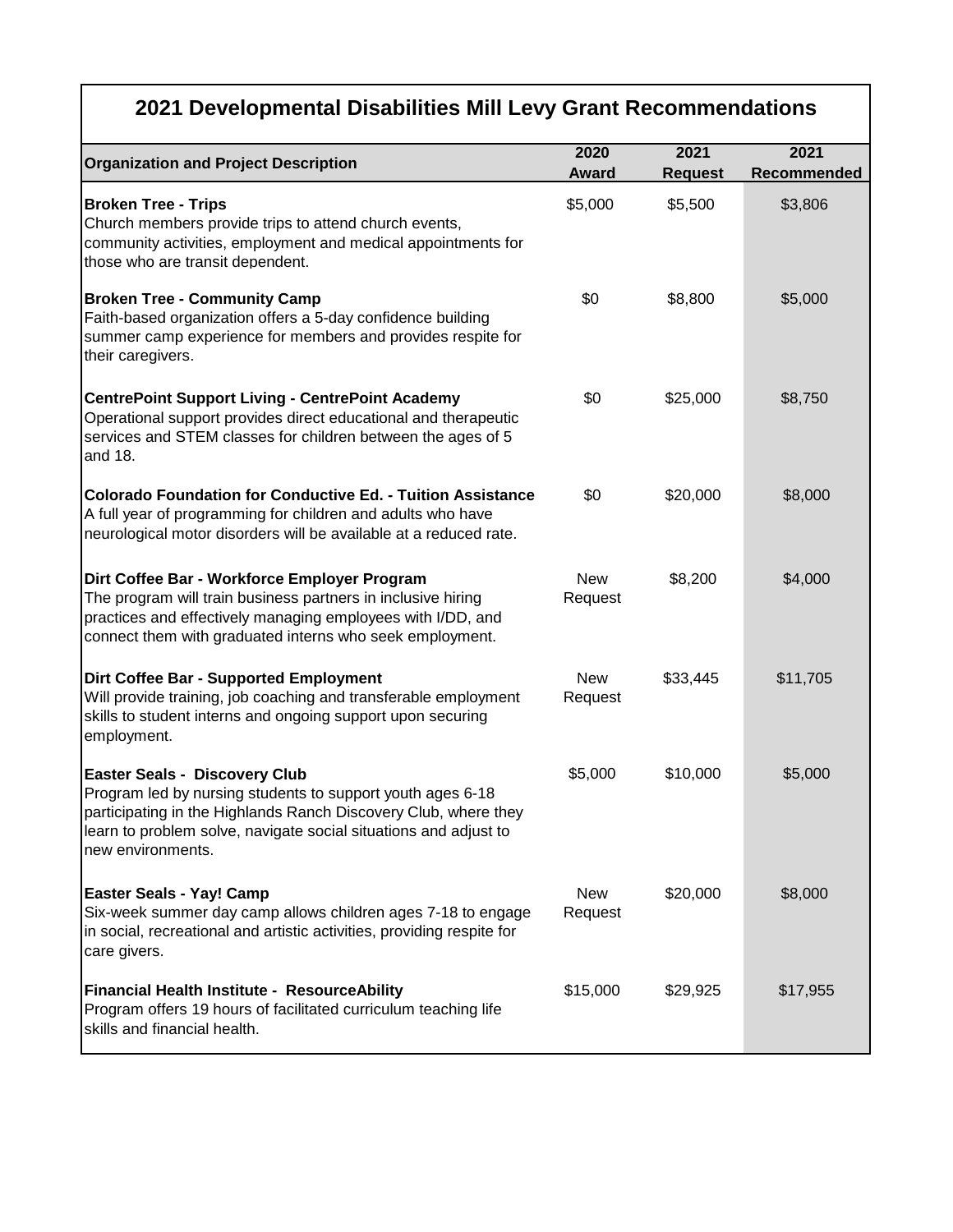| <b>Organization and Project Description</b>                                                                                                                                                                                     | 2020                       | 2021           | 2021        |
|---------------------------------------------------------------------------------------------------------------------------------------------------------------------------------------------------------------------------------|----------------------------|----------------|-------------|
| <b>Highlands Ranch Community Association - Therapeutic</b>                                                                                                                                                                      | <b>Award</b>               | <b>Request</b> | Recommended |
| <b>Recreation</b><br>Scholarships for an inclusive community-based program at 4<br>recreation centers for Highlands Ranch residents 3-years of age<br>through adulthood.                                                        | \$12,000                   | \$23,000       | \$13,800    |
| Highlands Ranch Community Association - Adaptive Swim                                                                                                                                                                           | \$4,750                    | \$10,000       | \$7,500     |
| Scholarships include one-on-one and group aquatic programming<br>to teach water safety skills offered in a therapeutic goal-based<br>setting.                                                                                   |                            |                |             |
| Lone Tree Arts Center - Sensory Friendly Performances<br>Sensory friendly programming through locally based<br>performances at a cost of \$5-\$8 per ticket.                                                                    | \$9,013                    | \$12,500       | \$10,000    |
| Lone Tree Arts Center - Sensory Friendly Usher Training<br>Funds will be used for direct services, support and curriculum<br>development for usher trainees, workshops, and job fair<br>coordination.                           | \$7,500                    | \$7,500        | \$6,000     |
| <b>Mane Mission - Animal Assisted Therapy</b><br>Add infrastructure needed to serve the I/DD community in a ranch Organization<br>setting, to include ADA improvements and parking lot expansion.                               | <b>New</b>                 | \$5,000        | \$4,000     |
| <b>Overature - Behavioral Training</b><br>Training ensures host home providers are adequately trained and<br>prepared to successfully support individuals with high behavioral<br>needs in their homes and in the community.    | <b>New</b><br>Organization | \$15,000       | \$0         |
| Paths2Possibilities - Personal Planning Scholarships<br>Facilitation of person-centered planning services to develop goals<br>and identify a support network for transition-age individuals and<br>their families.              | \$0                        | \$22,779       | \$10,111    |
| <b>Praying Hands Ranch - Therapeutic Horse Riding</b><br>Therapeutic riding scholarships for equine assisted activities and<br>therapies for children and adults to improve their self-confidence<br>and increase independence. | <b>New</b><br>Request      | \$35,000       | \$14,000    |
| <b>Promise Ranch - Therapeutic Horse Riding</b><br>Scholarships for riding activities and therapies for children and<br>adults to improve their fitness level and build new skills.                                             | \$20,000                   | \$13,000       | \$10,400    |
| <b>Promise Ranch - Arena Improvements</b><br>Upgrade the HVAC System and install lighting improvements to<br>the indoor riding arena.                                                                                           | <b>New</b><br>Request      | \$21,250       | \$12,750    |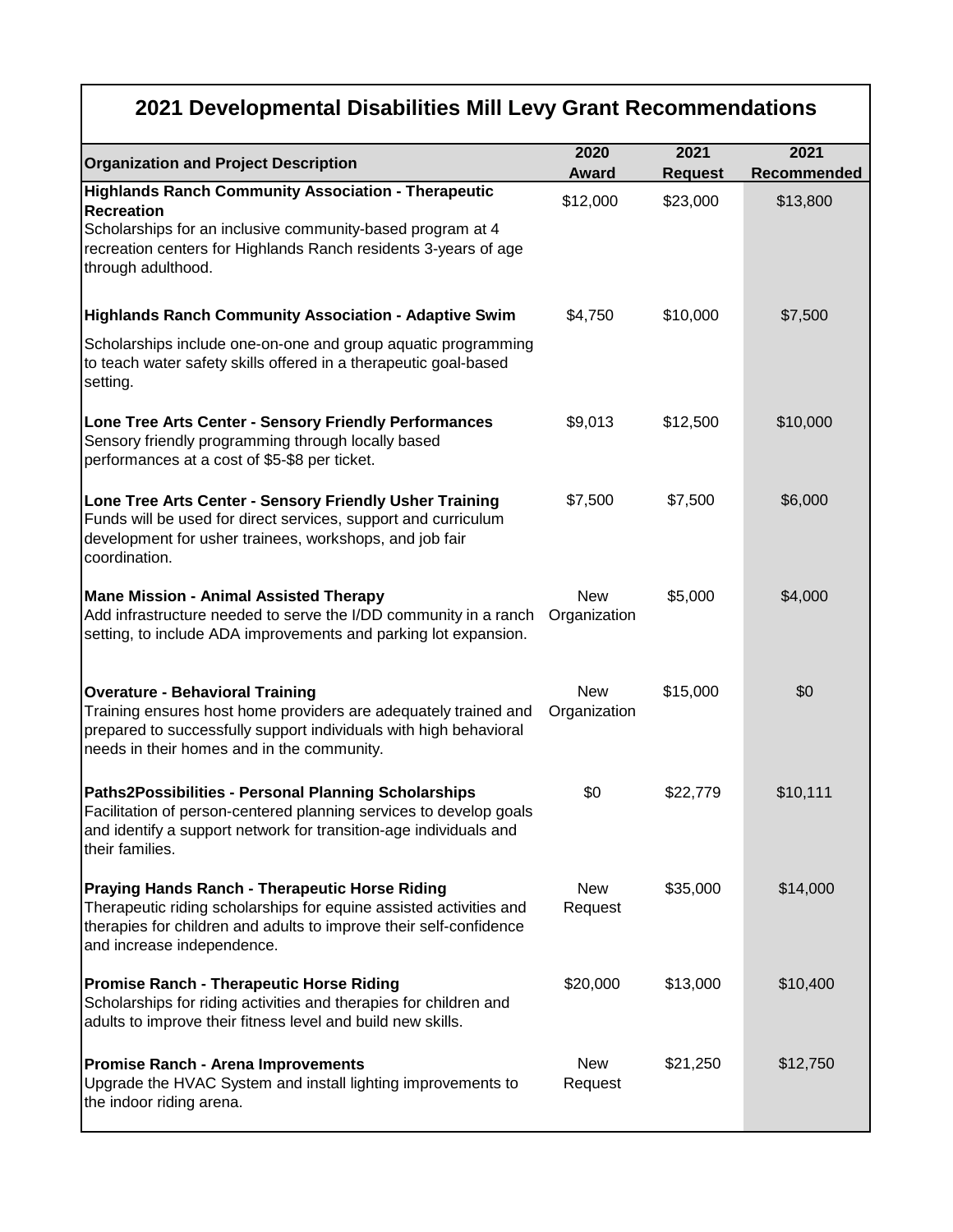|                                                                                                                                                                                                                                                                       | 2020                  | 2021           | 2021        |
|-----------------------------------------------------------------------------------------------------------------------------------------------------------------------------------------------------------------------------------------------------------------------|-----------------------|----------------|-------------|
| <b>Organization and Project Description</b>                                                                                                                                                                                                                           | <b>Award</b>          | <b>Request</b> | Recommended |
| <b>Promise Ranch - Moving Expenses</b><br>Replacement of moving expenses and revenues lost when<br>moving the operation to a new leased property allowing increased<br>service provision.                                                                             | <b>New</b><br>Request | \$16,250       | \$0         |
| <b>Sky Cliff Center - Vehicle Purchase</b><br>Purchase a wheelchair-accessible vehicle to transport clients to<br>adult day programs and community activities 4 days a week that<br>encourages social interactions and builds self confidence.                        | <b>New</b><br>Request | \$40,184       | \$17,301    |
| <b>Sky Cliff Center - Trips</b><br>Provides trips to community activities, including half-day outings to<br>provide socialization, educational and recreational opportunities 4<br>days per week.                                                                     | \$7,600               | \$7,184        | \$0         |
| <b>Soul Dogs - Family Life Center</b><br>Operating support to deliver adult day program services in<br>conjunction with animal assisted therapies.                                                                                                                    | <b>New</b><br>Request | \$11,500       | \$0         |
| South Suburban Parks & Recreation - Recreation Passes<br>Scholarships for rate-reduced day passes to the Lone Tree<br>Recreation Center to allow increased participation in activities,<br>fitness and socialization.                                                 | \$6,000               | \$15,886       | \$7,000     |
| South Suburban Parks & Recreation - STAR Club<br>Program support to offer community trips, recreation, cultural<br>events and leisure programming two days a week to facilitate<br>independence and socialization skills.                                             | \$5,000               | \$11,214       | \$5,000     |
| <b>Special Olympics Colorado - Sports Programming</b><br>Support for sports training and competitions, school-based<br>programming, health education and preventative health<br>screenings at no charge. Programs include an anti-bullying<br>component for students. | \$10,000              | \$13,285       | \$10,000    |
| <b>Tall Tales Ranch - Construction Drawings - Housing</b><br>Completion of construction and engineering documents in<br>preparation to build a 28-unit integrated living community on the<br>Schweiger Ranch.                                                         | <b>New</b><br>Request | \$80,000       | \$80,000    |
| Tall Tales Ranch - Social & Vocational Program<br>Operational support to provide vocational training and job<br>opportunities at the ranch and on the coffee trailer, allowing for<br>meaningful community interaction.                                               | <b>New</b><br>Request | \$56,500       | \$16,950    |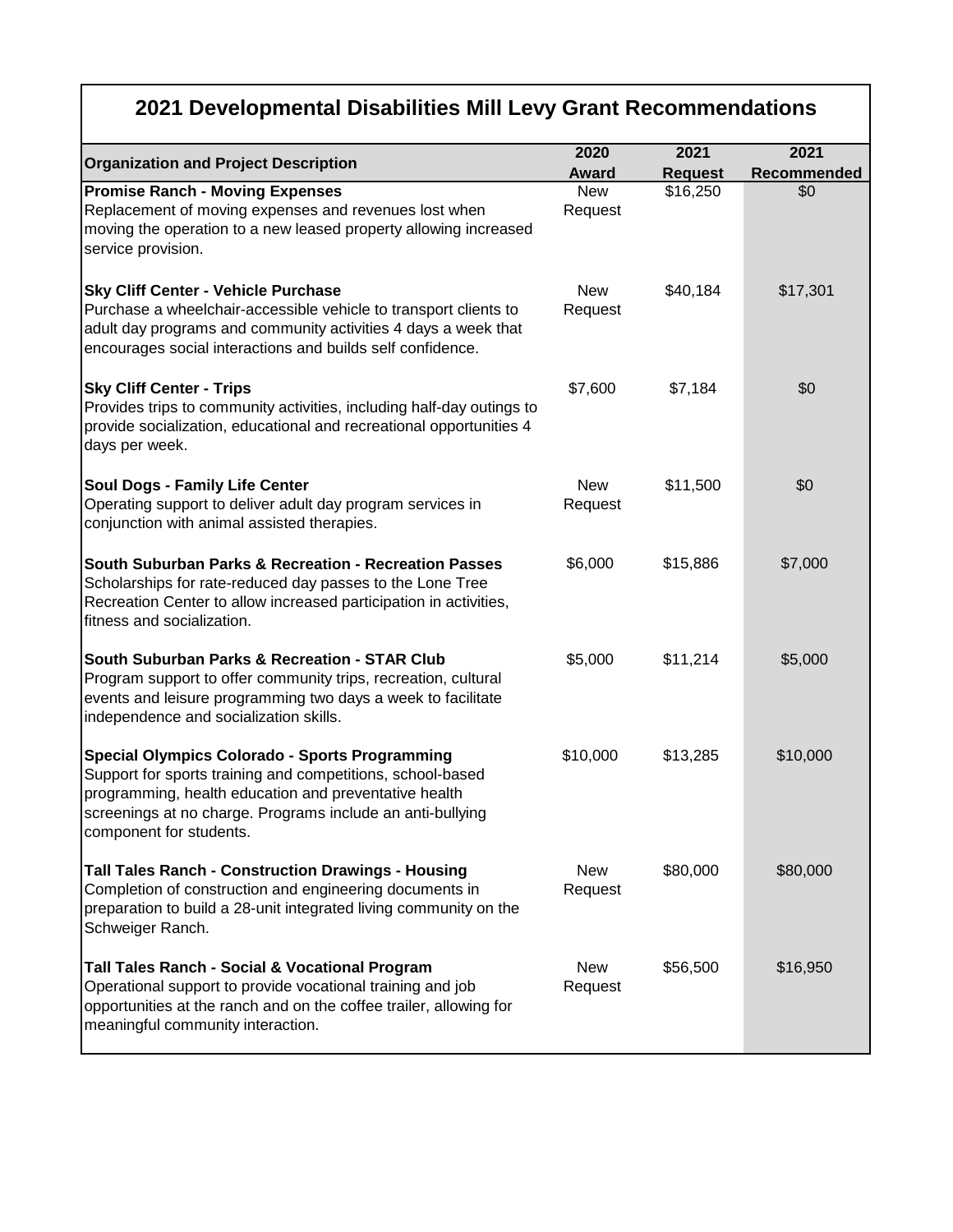|                                                                                                                                                                                                                                                                    | 2020                       | 2021           | 2021        |
|--------------------------------------------------------------------------------------------------------------------------------------------------------------------------------------------------------------------------------------------------------------------|----------------------------|----------------|-------------|
| <b>Organization and Project Description</b>                                                                                                                                                                                                                        | <b>Award</b>               | <b>Request</b> | Recommended |
| Teaching Autism Community Trades- Respite & Adult Day<br>Operational support for respite and adult day programs for clients<br>and their caregivers.                                                                                                               | \$20,000                   | \$25,000       | \$15,000    |
| <b>Teaching Autism Community Trades - Scholarships</b><br>Career track program scholarships for a semester of classes<br>offering a variety of trades with pre-employment opportunities,<br>field trips, job site experience and job coaching.                     | \$10,000                   | \$25,000       | \$15,000    |
| To The Rescue - Day Program<br>Adult day program services with an emphasis on work skills,<br>emotional regulation strategies and improving social interactions<br>for clients 18 years and older.                                                                 | \$0                        | \$22,600       | \$0         |
| <b>To The Rescue - Trips</b><br>Provides trips to the grocery store, medical appointments or<br>employment to preserve and increase independence.                                                                                                                  | \$0                        | \$5,400        | \$0         |
| To The Rescue Hope Foundation - Housing Discrimination                                                                                                                                                                                                             | <b>New</b>                 | \$10,000       | \$0         |
| Legal assistance for those in need of support to address housing<br>discrimination based on their disability.                                                                                                                                                      | Organization               |                |             |
| To The Rescue Hope Foundation - Sensory Equipment<br>Purchase sensory equipment and assistive technologies to<br>improve fitness, wellbeing and quality of life for clients.                                                                                       | <b>New</b><br>Organization | \$10,000       | \$0         |
| Town of Castle Rock - Adaptive Recreation<br>Scholarships provide a supportive learning environment to explore<br>new skills and develop friendships in mini-camp settings including<br>outdoor adventures and athletic opportunities.                             | \$10,000                   | \$10,000       | \$8,000     |
| Town of Castle Rock - Adaptive Aquatics<br>Scholarships offer water safety classes through one-on-one<br>weekly swimming lessons. Includes 8 discounted classes with the<br>option to participate on a Special Olympics swim team.                                 | \$15,000                   | \$15,000       | \$12,000    |
| <b>Town of Parker - Recreation Scholarships</b><br>Scholarships offer individual, family and group programs that<br>promote personal development, independence and fitness<br>through organized sports and one-on-one adaptive training to<br>improve self-esteem. | \$12,000                   | \$18,000       | \$14,400    |